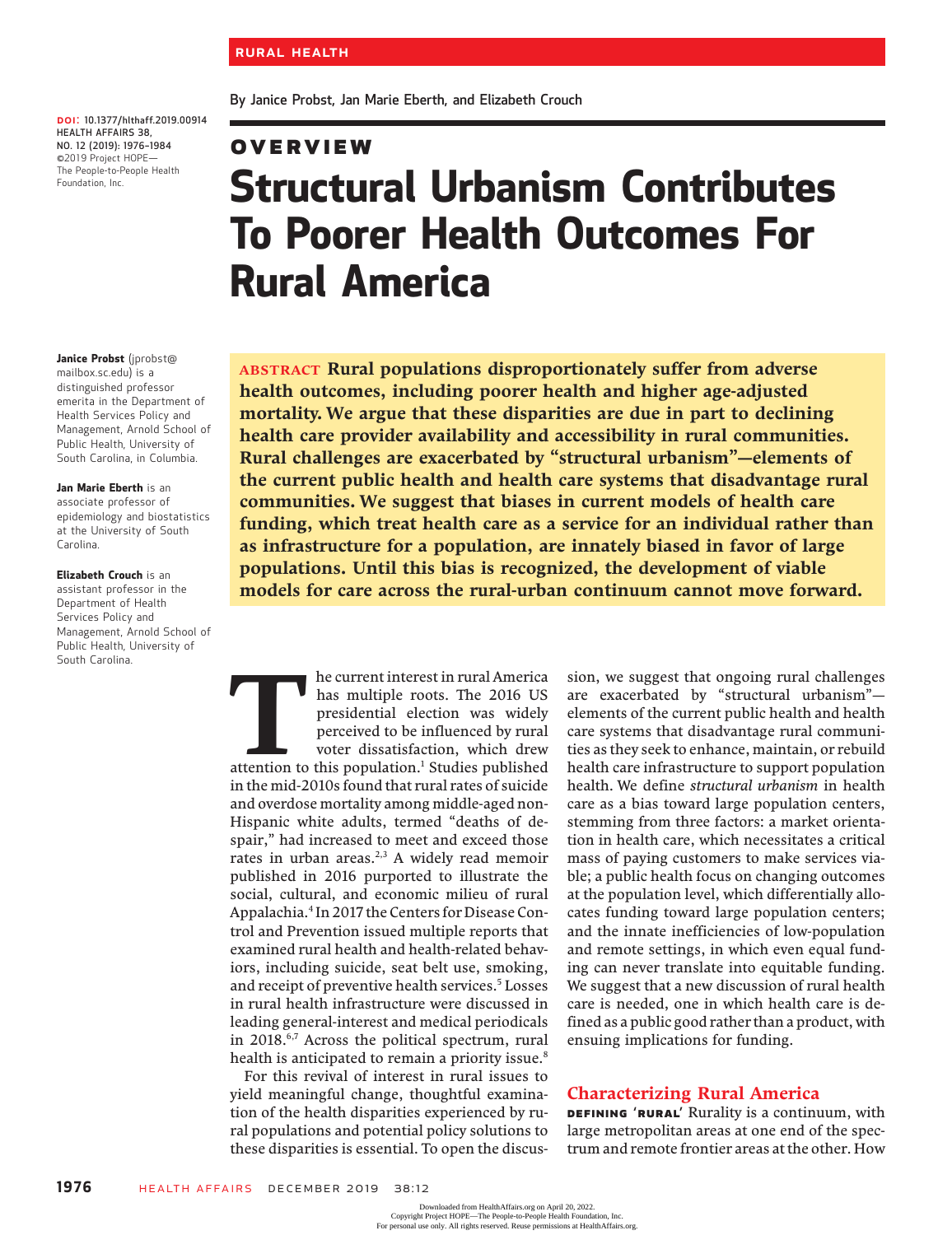rurality is measured and thus defined has functional importance, as it influences the reported size and composition of the population of rural America and thus that population's reported health status and health outcomes. (An article by Kevin Bennett and colleagues in this issue of Health Affairs<sup>9</sup> explores issues of definition and measurement in greater detail.)

Some researchers simply ask people to characterize their area of residence as urban, suburban, or rural.<sup>10</sup> While that technique probably comes closest to capturing lived experience, it does not provide a consistent means for reporting public health statistics, making policy decisions, or allocating resources.

Key elements of current classification systems include choice of geographic boundaries, such as county versus census tract, and characteristics used in the definition. There is a trade-off between accuracy and effectiveness: Smaller units such as census tracts provide the greatest accuracy, but larger units such as counties are government entities with the ability to create and implement policy.<sup>11</sup>

Most county-based classification systems use a combination of population size and work commuting patterns to define rural. The metropolitan-nonmetropolitan classification used by the Office of Management and Budget (OMB), for example, defines metropolitan areas as central counties containing an urban area with a population of 50,000 or more, combined with adjacent counties in which at least 25 percent of the population commutes to or from the central counties for work.<sup>12</sup> The six-category structure of the Urban-Rural Classification Scheme for Counties used by the National Center for Health Statistics subdivides the OMB metropolitan and nonmetropolitan categories into four urban and two rural groups.<sup>13</sup> The Department of Agriculture (USDA) has developed two classification schemes, Rural-Urban Continuum Codes and Urban Influence Codes, which subdivide nonmetropolitan counties into six and ten separate classifications, respectively.14 Using the OMB's nonmetropolitan county classification, 15 percent of the US population was rural in  $2010^{14}$ 

The Census Bureau defines urbanicity based on population density, with tracts or blocks having more than 500 people per square mile classified as "urban" and contiguous areas grouped into "urban clusters" (whose population is 2,500–49,999) or "urban areas" (50,000 or more).<sup>15</sup> Measured at the census-tract level, 19 percent of the US population was rural in 2010, as was 97 percent of its land mass.<sup>16</sup>

Rural Demographics From a demographic perspective, rural counties contain proportionately more residents who identify themselves as

white (80 percent), compared to urban counties (58 percent).<sup>17</sup> However, racial/ethnic population composition varies widely by location. For example, non-Hispanic black people constitute about 8 percent of residents of all rural counties, but southern states house 90 percent of this population.18.19 Hispanic people constitute about 9 percent of the rural population, followed by American Indian/Alaska Native (AI/AN) (2 percent) and Asian American (1 percent) people.

Rural Economics From an economic perspective, rural America reflects the diversity of the nation as a whole. Agriculture is the dominant industry in only 20 percent of rural counties, principally located in a swath running from the Dakotas south through Texas. Nearly as many rural counties (18 percent) rely heavily on manufacturing for earning and employment.<sup>19</sup> Rural counties as a whole have mixed economic structures.

## Health Disparities Among Rural Residents

**MORTALITY** Mortality can be used as a summary metric for all of the factors (such as behavior, demographics, and access to care) that influence health status across the life span. In 2017 ageadjusted death rates were higher for rural than for urban adults of working age (ages 25–64) and older (ages 65 and older), across all racial/ethnic categories (exhibits 1 and 2). (For details, see online appendix exhibits 1 and  $2.$ )<sup>20</sup> Rural disadvantage, measured as the percentage by which rural age-adjusted death rates exceed urban rates, was higher among working-age than among older adults and highest among AI/AN adults. Specifically, rural-dwelling AI/AN adults ages 25–64 were 56 percent more likely to die than their urban counterparts, while those ages 65 and older were 34 percent more likely to die (appendix exhibits 1 and 2). $20$  Available trend analyses are not encouraging: For the five leading causes of death across all ages, rural mortality disparities did not diminish from 1999 to 2014.<sup>21,22</sup>

During the 1970s rural and urban death rates were similar, but mortality disparities between white rural and urban residents emerged in the mid-1980s and those between black rural and urban residents emerged in the mid-1990s. $^{23}$ Compositional differences between rural and urban populations, such as race/ethnicity, age, and economic distributions, have been used to explain mortality disparities, $24$  and rural populations do differ from their urban counterparts. A greater proportion of rural than urban residents have incomes below the federal poverty level (16.4 percent versus 12.9 percent in 2017),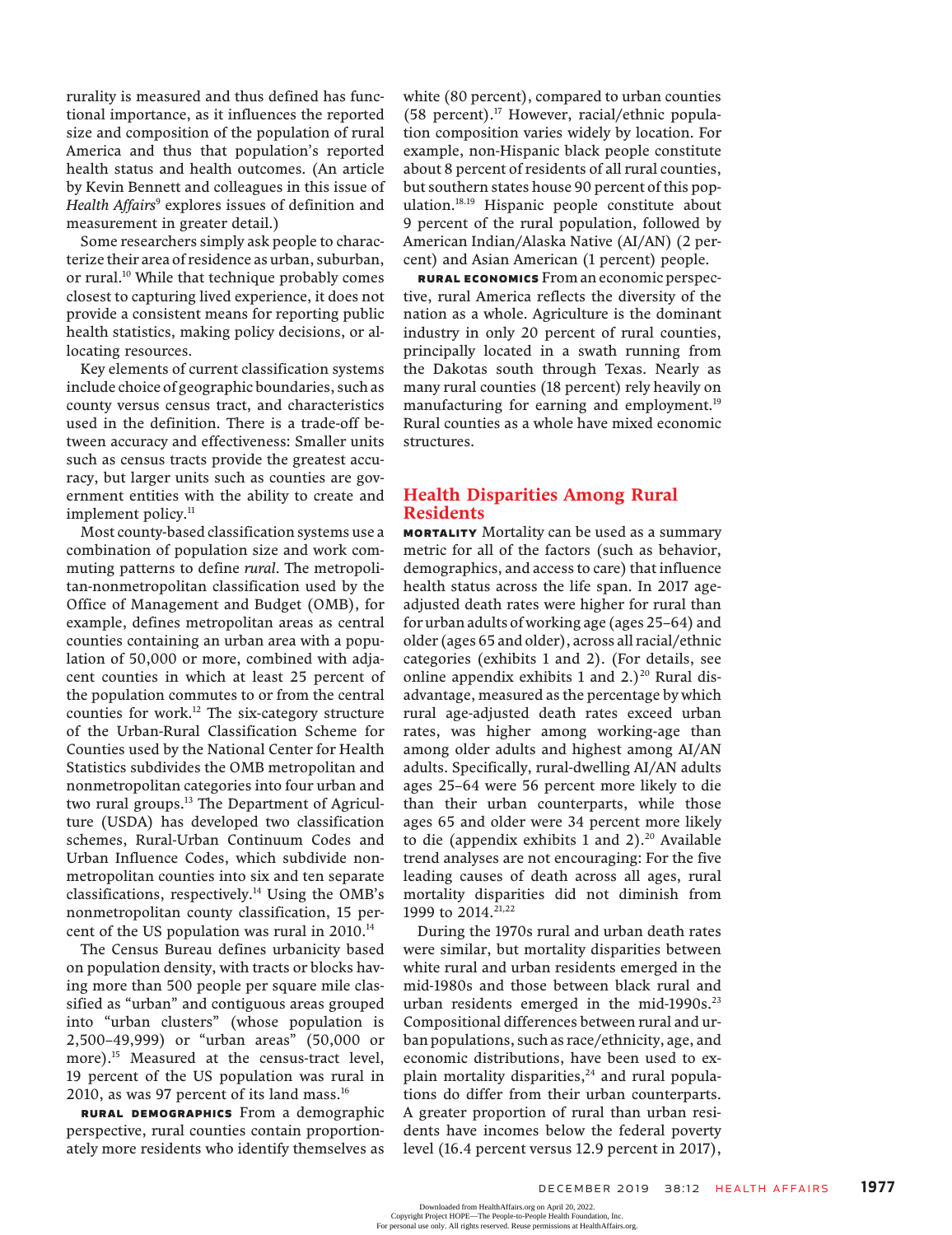### Rural Health

### Exhibit 1

Age-adjusted death rates per 100,000 population among adults ages 25–64, by rurality of county of residence and race/ethnicity, 2017



source Authors' analysis of data from the Centers for Disease Control and Prevention's Wide-ranging Online Data for Epidemiologic Research (WONDER) database for 2017, using Multiple Cause of Death files. NoTES Urban counties included those classified as large central metro, large fringe metro, medium metro, and small metro counties, as defined by the National Center for Health Statistics (NCHS). Rural counties included those classified as micropolitan nonmetro and noncore nonmetro counties as defined by the NCHS. "Hispanic" includes all persons classified as Hispanic, regardless of race. All other categories include only non-Hispanic persons.

for example, with disparities present across all racial/ethnic categories.<sup>25</sup> While rural educational attainment has improved over time, in 2017, 50 percent of rural adults had a high school education or less, versus 38 percent of urban adults.26

POVERTY AND EDUCATION Population differences alone are not sufficient to explain trends in rural-urban disparities, however. For example, the poverty gap between rural and urban counties has been declining steadily. Rural poverty rates were 44 percent higher than urban rates during the 1970s, on average, and the differential had dropped to 18 percent by the 2010s.27 Similarly, the proportion of rural adults with a college degree, while remaining lower than the rate in urban areas, increased from 15.5 percent in 2000 to 19.0 percent in 2015.26

RECEIPT OF HEALTH CARE Gaps in the timeliness and equitability of health care experienced by rural residents may contribute to excess mortality. In 2016 rural adults were 23 percent more likely to report delaying medical or dental care due to costs and 53 percent more likely to report a delay in obtaining prescription medications,

compared to their urban counterparts (exhibit 3). Delays in care seeking<sup>28</sup> and poor medication adherence<sup>29</sup> are both associated with increased mortality. In 2016 dental visits and preventive health procedures were less likely to be received by rural residents than by urban residents (exhibit 3). A higher proportion of rural adults and children had made emergency department visits during the previous twelve months, which potentially indicates poor access to high-quality primary care.<sup>30</sup>

## Rural Health Care Shortfalls

While acknowledging the importance of socioecological determinants of health, we posit that inadequate health care infrastructure is an ongoing contributor to rural health disparities. Attempts to allocate proportional causality to factors that affect health often ascribe only a small level of influence to health care (20 percent in the Robert Wood Johnson Foundation's County Health Rankings).<sup>18</sup> However, it has been argued that these assessments suffer from the inherent flaw of failing to recognize the synergistic nature of health outcomes.<sup>31</sup>

One-fifth of the US population lives in rural areas, yet only 11 percent of physicians practice there.<sup>32</sup> Only 9.9 percent of rural counties are fully served for primary care, with no shortage areas within the county.<sup>33</sup> About one in five rural counties (21.8 percent) are whole-county dental shortage areas, while nearly all rural counties (84.3 percent) are whole-county mental health shortage areas.<sup>34</sup> Relatedly, 52 percent of rural counties do not have a single general surgeon, 61 percent have no obstetrician/gynecologist, and nearly 58 percent have no pediatrician.<sup>34</sup>

Shortages of practitioners both contribute to and stem from the closure of rural hospitals.<sup>35</sup> For example, the availability of general surgeons affects the financial viability of rural hospitals.<sup>36</sup> Rural hospital closures have accelerated in the past decade, with 118 hospitals having closed since 2010 and 430 (21 percent) rural hospitals now at financial risk.<sup>37,38</sup> An estimated 4.4 million rural residents live in a county without a hospital.39 Similarly, access to obstetric services in rural counties is in decline.<sup>40</sup> Factors associated with risk of hospital closure include the rural payer mix, which includes more Medicare, Medicaid, and uninsured patients than is the case in urban areas; absence of expansion of eligibility for Medicaid; models of care that deemphasize inpatient services; and patients' choosing urban facilities for care.<sup>38</sup>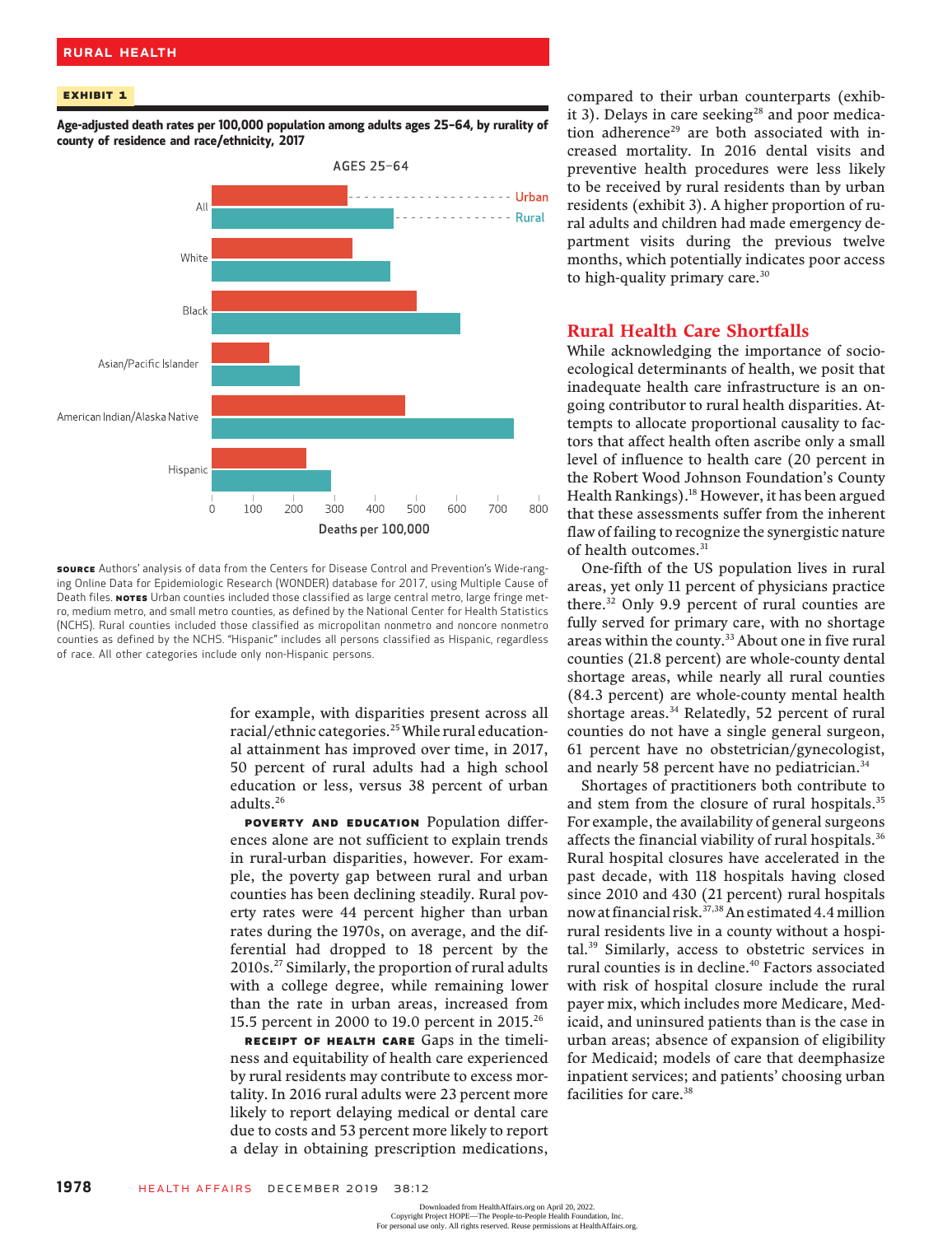### Exhibit 2



Age-adjusted death rates per 100,000 population among adults ages 65 and older, by rurality of county of residence and race/ethnicity, 2017

SOURCE Authors' analysis of data from the Centers for Disease Control and Prevention's Wide-ranging Online Data for Epidemiologic Research (WONDER) database for 2017 using the Multiple Cause of Death files. Nore Urban and rural counties and race-ethnicity categories are defined in the notes to exhibit 1.

# Structural Problems In The Provision Of Rural Services

The loss of rural hospitals and related services does not stem solely from bad management or population loss. Structural urbanism in public health and health care funding, which we see as emerging from a market-based approach to provider funding, public health emphasis on large populations, and inherent rural inefficiencies, systematically shortchanges rural areas. Here we present several illustrative examples.

Funding Individuals Over Infrastructure The initial federal interest in rural health care targeted infrastructure rather than individuals.

#### Exhibit 3

Delays in care due to cost, dental and ED visits in the past year, and preventive services use, by rurality of residence, 2016

|                                                                                                                             | <b>All US</b>        |                   | <b>Rural</b>         |                   | Urban                |                   | Rural as percent  |
|-----------------------------------------------------------------------------------------------------------------------------|----------------------|-------------------|----------------------|-------------------|----------------------|-------------------|-------------------|
|                                                                                                                             | $\frac{9}{6}$        | <b>SE</b>         | $\frac{9}{6}$        | <b>SE</b>         | $\frac{0}{\alpha}$   | SE                | of urban          |
| Delays in care due to cost<br>Medical care<br>Prescription drugs<br>Dental care                                             | 9.8<br>6.7<br>11.0   | 0.2<br>0.2<br>0.3 | 11.7<br>9.5<br>13.2  | 0.6<br>0.6<br>0.9 | 9.5<br>6.2<br>10.7   | 0.2<br>0.6<br>0.3 | 123<br>153<br>123 |
| Dental and ED visits in past year<br>Dental visit<br>ED visit, ages 18 and older<br>ED visit, younger than age 18           | 68.7<br>19.4<br>17.5 | 0.4<br>0.3<br>0.5 | 61.3<br>23.4<br>22.2 | 1.0<br>1.0<br>1.5 | 69.9<br>18.9<br>16.7 | 0.4<br>0.3<br>0.5 | 88<br>124<br>133  |
| Preventive services use<br>Colorectal cancer screening, ages 50-75 <sup>a</sup><br>Pneumovax vaccination, ages 65 and older | 62.4<br>66.9         | 0.6<br>0.7        | 58.5<br>65.8         | 0.8<br>1.7        | 63.2<br>67.2         | 0.7<br>0.8        | 93<br>98          |

source Authors' analysis of data from National Center for Health Statistics. Health, United States, 2017 (note 51 in text). NOTES SE is standard error. ED is emergency department. <sup>a</sup>2015.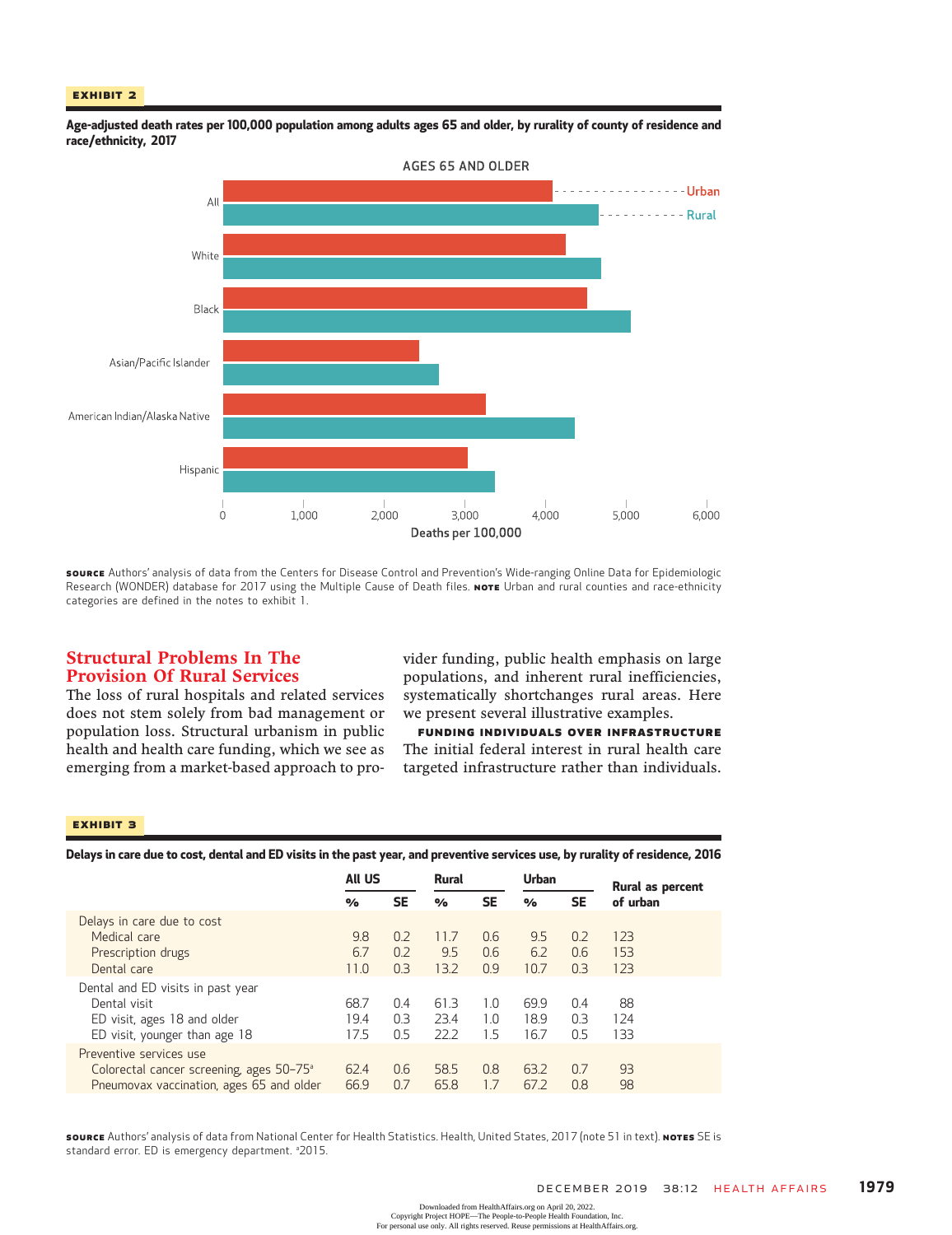The Hill-Burton program, which operated in the period 1946–97, gave states funds to assess their health needs and construct or expand hospital facilities where appropriate, with priority going to rural areas.<sup>41</sup> Since the program's end, with the exception of funding through business loans provided by the USDA, the federal role in the financing of health care has focused principally on providing health insurance to needy people.

Medicare and Medicaid ensure that individuals, not communities, have financial resources for care.42 As a result, communities with large populations that can yield revenue have flourishing health care institutions, while those with fewer residents have lost ground. A wave of rural hospital closures in the 1980s led to the adjustment of rural hospital payment mechanisms through the development of multiple specialized reimbursement categories, such as critical access hospitals and sole community hospitals.43 However, these tweaks to per unit payment structures were insufficient to prevent the most recent round of rural hospital closures.

The distribution of diabetes self-management education programs similarly illustrates the problems with per unit funding. Diabetes affects an estimated 9.0 percent of urban and 9.9 percent of rural adults.<sup>44</sup> Outcomes are principally managed by the patient, through diet and medication routines that must be learned and sustained. For this reason, diabetes self-management programs are generally reimbursable by insurers such as Medicare.<sup>45</sup> However, under the current paid service model, 62 percent of rural counties lack any diabetes self-management program, and existing programs tend to be located in rural counties whose populations have higher incomes and more education.<sup>46</sup>

The diabetes example could be repeated across multiple disease intervention programs, as well as hospital payment structures. Put simply, service unit– or person-based funding models do not translate into financial stability at the small population scale of many rural health care facilities. There are fixed costs associated with operating any health care service. Even modest primary care services, such as single-physician offices, require an estimated 2,000 patients for financial viability. $47$  The current health care funding model, whether targeting high-need (and high-number) populations or focusing on more efficient payment arrangements, is still focused on individual patients, which creates an implicit bias toward large, generally urban, populations and institutions.

The Ryan White HIV/AIDS Program, which supports treatment of people with HIV, offers an additional example of funding design that disqualifies small communities. Ryan White

funding is substantial, with \$2.3 billion allocated for fiscal year 2019. Nearly 30 percent of this amount (Part A; \$656 million) is allocated by statute to urban areas with high numbers of residents (a minimum of 1,000 cases) with AIDS, the final stage of untreated HIV.<sup>48</sup> Because the metric used to define need is the number of cases, rural areas are defined out of the funding stream—even though the rates of HIV infection in those areas may be high. For example, the HIV outbreak in Scott County, Indiana, which also called national attention to rural opioid use and its links to communicable disease, involved only 215 cases. Estimates suggest that an earlier intervention could have reduced the eventual disease burden.<sup>49</sup>

Scale And Efficiency Public health agencies, motivated to bring change to the largest number of people possible, can offer interventions that inadvertently disqualify rural communities. Numeric goals are present in many grant programs, such as the Community Transformation Grants previously offered by the Centers for Disease Control and Prevention—which called for a minimum service population of 500,000.<sup>50</sup> When outcomes among rural populations are not tracked, the rural disparities that result from targeting large populations can remain unobserved. For example, Health, United States, an annual federal report that tracks multiple health care access and health status measures, offers rural-urban comparisons in only 27 of 144 (19 percent) tables in the 2017 edition.<sup>51</sup>

The nature of rural communities—few inhabitants over large spaces—creates inescapable inefficiencies in the delivery of certain types of services, over and beyond the small population base. Home health care personnel who serve rural residents have longer drive times, which limits the number of patients who can be served daily. Tellingly, home health agencies designated as "efficient" by the Medicare Payment Advisory Commission "provide fewer episodes [of care] in rural areas."<sup>52</sup> Inefficiencies are present in areas beyond health care as well. Rural school districts have higher transportation expenses than urban districts do, which becomes problematic when all districts are funded using a single per student formula.53 In general, rural states have higher per person costs for road systems than urban states do.<sup>54</sup> Despite inefficiencies, certain services are deemed necessary across locations. All state constitutions include provisions that require the legislature to fund a public school system that is free to students, regardless of their residence.<sup>55</sup>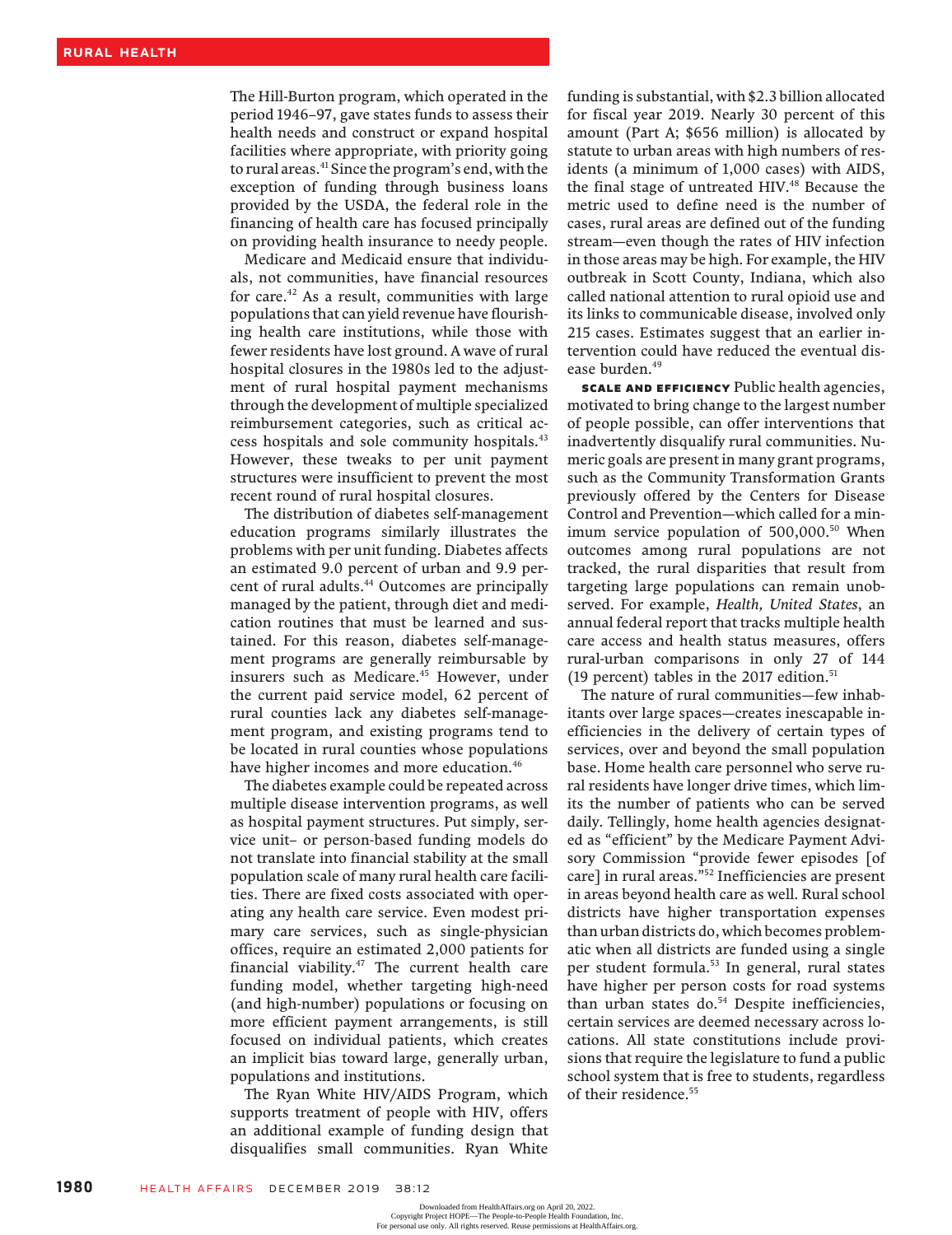## Changing The Paradigm For Funding Rural Health Care

Identifying the influence of structural bias in rural health services moves the onus for rural institutional failure, such as the closure of a hospital, from the community that "couldn't support" a hospital to the funding structures that prohibit local institutions from surviving. Recognizing the role of structural disadvantage also allows conceptualizing the difference between "equal support" and "equitable support."<sup>56</sup> Equal treatment of different groups—specifically because it fails to recognize differences—can result in inequitable results. $57$  We argue that structural urbanism, as defined above, is gradually draining rural America's health care system and endangering the health of the US rural population.

New Funding Structures Alternative funding structures are needed, and there is already some movement in that direction. Global budgeting for hospitals has been implemented in Maryland, although its goal is to remove per patient incentives for admission.<sup>58</sup> The explicit intention of the global budget experiment for hospitals in rural Pennsylvania is maintaining access to care.<sup>59,60</sup> For new funding structures to emerge, however, new ways of conceptualizing health care—seeing it as infrastructure instead of product—need to be considered. Encouragingly, a recent commentary compared global budgeting for hospitals to "the way U.S. cities fund fire departments."<sup>61</sup> Examining the funding of other public services to find parallels to health care can be instructive.

PARALLELS WITH EDUCATION Schools have some parallels to health services: Both are necessary human services that experience inefficiencies in rural areas. However, there are two areas in which schools and health care are fundamentally different. First, the provision of public education is provided in the constitution of all states, providing a basis for seeking equitable funding for rural schools.<sup>55</sup> This is not the case for health care. Second, unlike health care, schools have competitive rivals. A parent can obtain the same product—education—from at least three sources: public schools, private schools, and home schooling. Ever since the technical triumph of allopathic medicine in the late nineteenth century, $62$  however, there has been no alternative to medicine itself. Competition may exist within certain areas, as when multiple physicians compete with one another for patients, and similar services can be delivered across multiple settings (such as hospital, outpatient surgery center, and telehealth). However, there is no substitute for health care writ large: There is no home-school equivalent for an appendectomy. When dealing with consequential illness or injury, the consumer cannot ignore the health care system and self-cure.

PARALLELS WITH ROADS Roads might offer an analogy to health care that points to solutions to structural urbanism. Roads have three key characteristics that parallel those of local health care systems: They are economically necessary, use designs that vary based on local need, and are interconnected. These three principles—support as essential infrastructure, variety in design, and connectedness—could underlie the evolution of a new approach to rural health care. Roads are considered a public good: They are both nonexcludable and nonrivalrous and are therefore subsidized. Financial support is provided for rural roads, rural electricity,<sup>63</sup> and rural telecommunications $64$  in recognition of the failure of a market-based structure to serve small populations. If population health is considered a public good, then maintenance of some form of public health and health care services is necessary infrastructure for rural America.

Moving from person-based to communitybased funding for health care infrastructure would not be simple. Roads are funded through a mixture of federal, state, and local taxes, depending on the system-level importance of each route,<sup>55</sup> with occasional private participation.<sup>65</sup> How parallels could be developed for health system funding, particularly given the revenue-neutral requirements for any Medicare or Medicaid changes, remains to be determined. In addition, as demonstrated by the experience of the British National Health Service, reallocation of funds to achieve geographic equity even within a single health system can be contentious and difficult.<sup>66</sup> However, this difficult debate cannot be resolved unless it is first initiated. In the interim, there should be recognition that existing mechanisms that help support rural health care, such as low volume and distance payments, are not frivolous or anticompetitive.

While roads are almost ubiquitous, the type of road varies with the size and vehicle composition of anticipated traffic, from scraped dirt to a multilane, multilevel interstate highway. Within health care, there are a multitude of needs but a fairly small number of types of institutions hospital, skilled nursing facility, ambulatory surgery center, and so on—and very little leeway to evolve new structures without changes in licensing and accreditation. Efforts to develop new types of facilities, such as the experiment with frontier extended stay clinics, have been rare and limited to very distinct locations.<sup>67</sup> Freestanding emergency departments and microhospitals (institutions with ten or fewer beds and a limited range of services) have been suggested as mechanisms for retaining care in rural communities,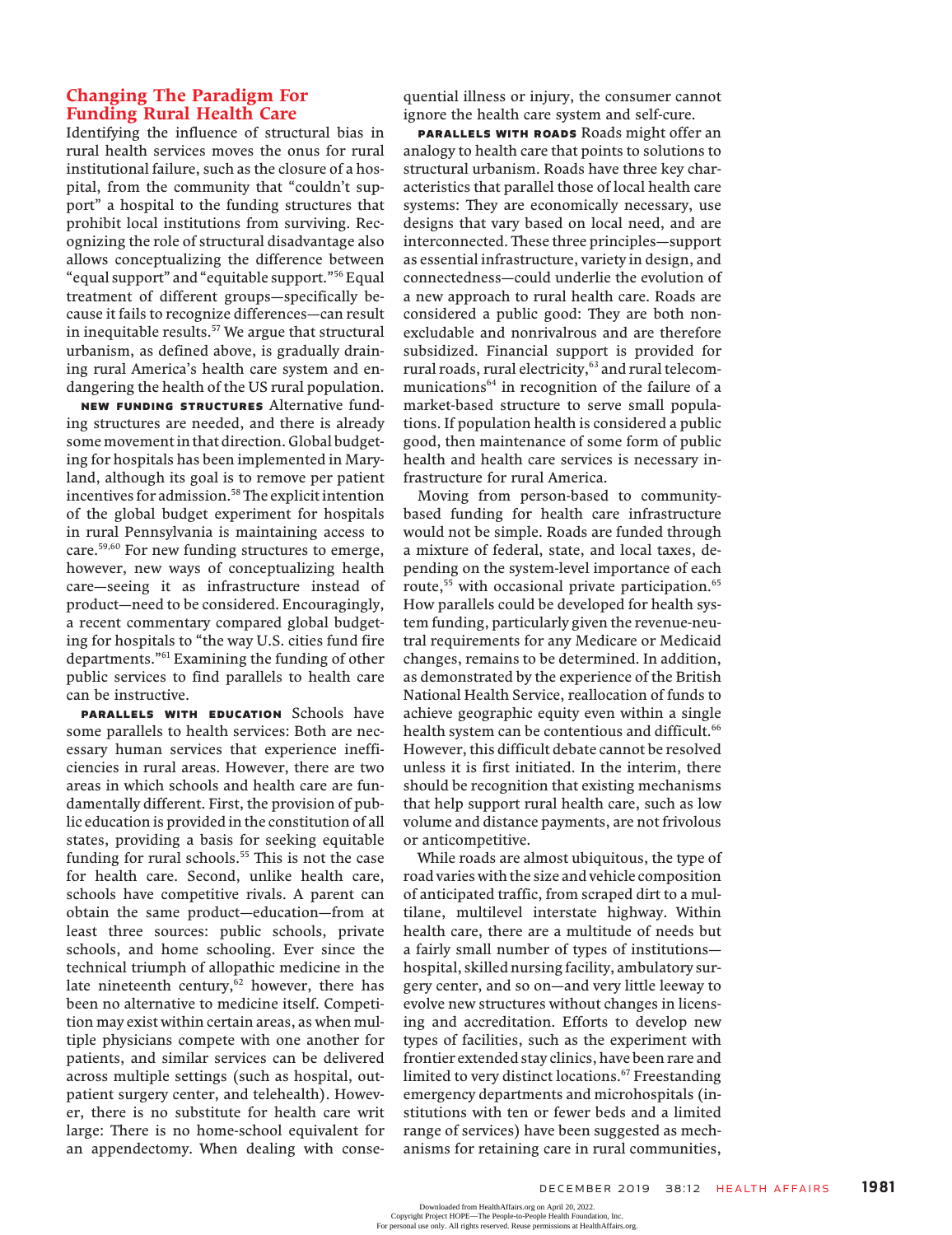although research regarding their effectiveness is still lacking.<sup>68</sup>

The value of a mile-long piece of highway lies in its connections to other roads. Health care remains fundamentally local, or within the purview of single institutional providers with multiple sites. The concept of community health information networks, widely touted in the 1990s, has generally disappeared from view.<sup>69</sup> The unique advantage of electronic connectedness for small rural communities lies in access to clinical expertise that could never be supported at the local level. Telemedicine, which has the potential to bring needed this expertise to rural communities,70 has never flourished without grant support. Current efforts to expand telemedicine still rely on a person-based funding model,<sup>71</sup> which will not provide a path to sustainability in small communities. Conceptualizing connectedness as infrastructure, similar to electricity or telecommunications, may provide a path for permanent funding, through whatever mechanisms can be designed.

### Caring About Rural Populations

Structural urbanism has deep roots and may be impossible to eliminate completely. However,

one way to begin is by assigning value to rural communities and the people who live there. Given greater flexibility, as well as better funding models, rural communities would be able to invent new types of facilities for size-appropriate rural health care hubs.7 As these new models are developed, the traditional use of the term scalability should be turned on its head. Instead of asking, "Can this model handle more?," communities could raise the opposite question: "Which system elements can be scaled down while still providing safe and effective care and improving population health?"

At a national level, the health of rural residents can be monitored responsibly. More research into lagged effects of changes in local health care systems on health outcomes would then be possible, to document which communities are most at risk when service levels fall below a necessary minimum. Research and demonstration projects can be used to define the service mix needed to maintain the health of specific types of rural communities. Conceptualizing rural health care as infrastructure, similar to electricity or telecommunications, may provide a path for permanent funding, through whatever mechanisms can be designed.  $\blacksquare$ 

The authors received no support explicitly for the current article. However, they have conducted multiple research projects funded by the Federal Office of Rural Health Policy, Health Resources and Services Administration,

Department of Health and Human Services. Current funding from this source is through Grant No. U1CRH30539, CDFA 93.155. The authors thank the anonymous reviewers who assessed the original version of

this article, whose thoughtful comments markedly improved the text. Any remaining errors are those of the authors.

#### NOTES

- 1 Monnat SM, Brown DL. More than a rural revolt: landscapes of despair and the 2016 presidential election. J Rural Stud. 2017;55:227–36.
- 2 Case A, Deaton A. Rising morbidity and mortality in midlife among white non-Hispanic Americans in the 21st century. Proc Natl Acad Sci U S A. 2015;112(49):15078–83.
- 3 Mack KA, Jones CM, Ballesteros MF. Illicit drug use, illicit drug use disorders, and drug overdose deaths in metropolitan and nonmetropolitan areas—United States. MMWR Surveill Summ. 2017;66(19):1–12.
- 4 Vance JD. Hillbilly elegy: a memoir of a family and culture in crisis. New York (NY): HarperCollins Publishers; 2016.
- 5 Centers for Disease Control and Prevention. MMWR Rural Health Series [Internet]. Atlanta (GA): CDC; [last reviewed 2017 Nov 27; cited 2019 Oct 8]. Available from: https:// www.cdc.gov/mmwr/rural\_health\_ series.html
- 6 Frakt A. A sense of alarm as rural

hospitals keep closing. New York Times. 2018 Oct 29.

- 7 Iglehart JK. The challenging quest to improve rural health care. N Engl J Med. 2018;378(5):473–9.
- 8 Daschle T, Snowe O. Rural health could be a powerful issue in the 2020 election. The Hill [serial on the Internet]. 2019 Jun 12 [cited 2019 Oct 8]. Available from: https://thehill .com/opinion/healthcare/448198 rural-health-could-be-a-powerfulissue-in-the-2020-election
- 9 Bennett KJ, Borders TF, Holmes GM, Kozhimannil KB, Ziller E. What is rural? Challenges and implications of definitions that inadequately encompass rural people and places. Health Aff (Millwood). 2019;38 (12):1985–92.
- 10 AARP Public Policy Institute, National Alliance for Caregiving. Caregiving in the U.S. 2015 [Internet]. Washington (DC): AARP; 2015 Jun [cited 2019 Oct 9]. (Research Report). Available from: https://www .aarp.org/content/dam/aarp/ppi/

2015/caregiving-in-the-unitedstates-2015-report-revised.pdf

- 11 Hart LG, Larson EH, Lishner DM. Rural definitions for health policy and research. Am J Public Health. 2005;95(7):1149–55.
- 12 Office of Management and Budget. 2010 standards for delineating Metropolitan and Micropolitan Statistical Areas. Federal Register [serial on the Internet]. 2010 Jun 28 [cited 2019 Oct 9]. Available from: https:// www.federalregister.gov/ documents/2010/06/28/2010- 15605/2010-standards-fordelineating-metropolitan-andmicropolitan-statistical-areas
- 13 National Center for Health Statistics. NCHS Urban-Rural Classification Scheme for Counties [Internet]. Hyattsville (MD): NCHS; 2013 [last reviewed 2017 Jun 1; cited 2019 Oct 25]. Available from: https://www .cdc.gov/nchs/data\_access/urban\_ rural.htm
- 14 Department of Agriculture, Economic Research Service. Rural clas-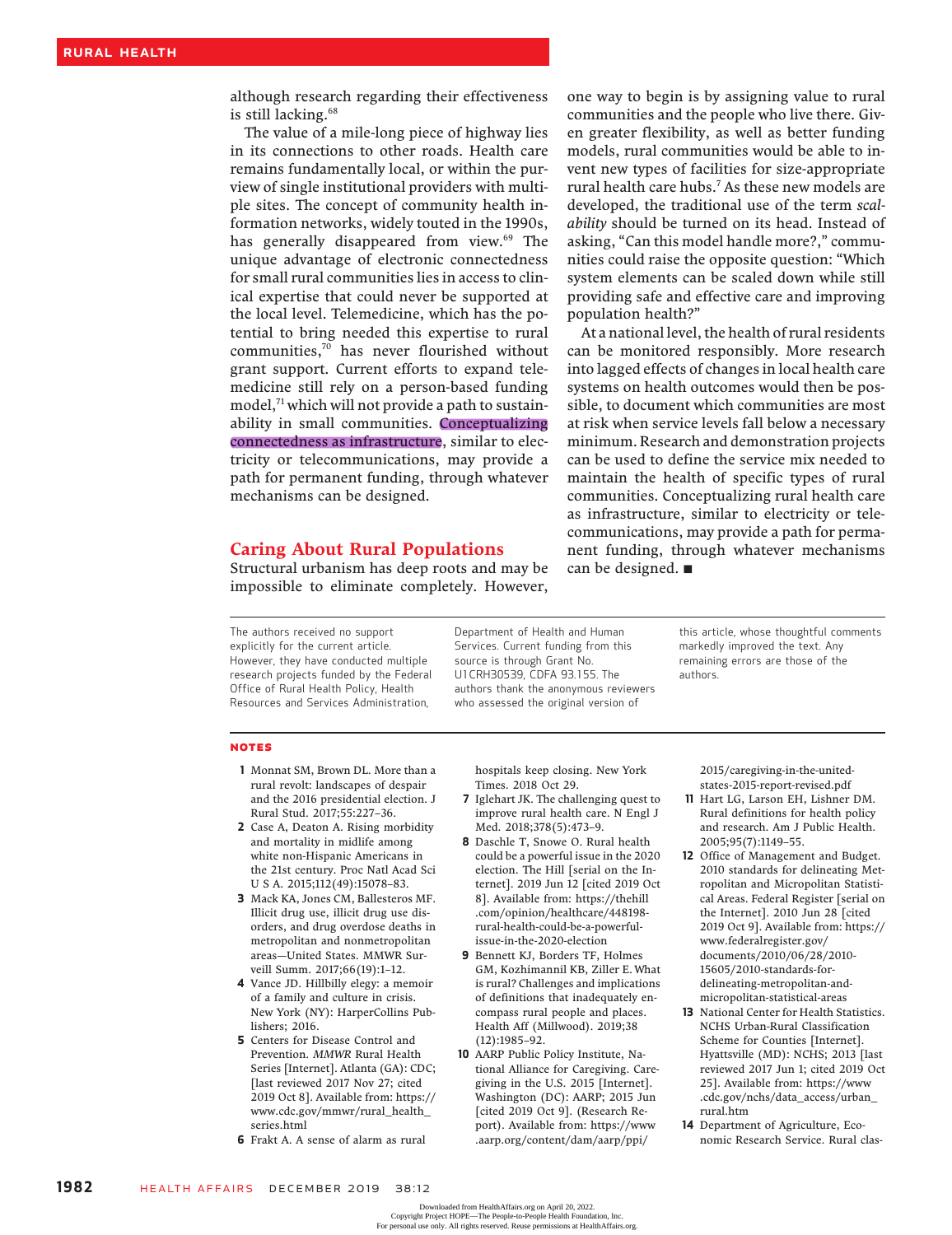sifications: overview [Internet]. Washington (DC): ERS; [last updated 2019 Sep 23; cited 2019 Oct 9]. Available from: https://www.ers .usda.gov/topics/rural-economypopulation/rural-classifications/

- 15 Census Bureau. 2010 census urban and rural classification and urban area criteria [Internet]. Washington (DC): Census Bureau; [last revised 2018 Nov 26; cited 2019 Oct 9]. Available from: https://www .census.gov/programs-surveys/ geography/guidance/geo-areas/ urban-rural/2010-urban-rural.html
- 16 Census Bureau [Internet]. Washington (DC): Census Bureau; 2016. Press release, New census data show differences between urban and rural populations; 2016 Dec 8 [cited 2019 Oct 7]. (Release No. CB16-210). Available from: https://www.census .gov/newsroom/press-releases/ 2016/cb16-210.html
- 17 Cromartie J. Rural America at a glance: 2018 edition [Internet]. Washington (DC): Department of Agriculture, Economic Research Service; 2018 Nov [cited 2019 Oct 9]. (Economic Information Bulletin No. 200). Available from: https:// www.ers.usda.gov/webdocs/ publications/90556/eib-200.pdf
- 18 Authors' analysis of population data from Robert Wood Johnson Foundation. 2017 County Health Rankings national data [Internet]. Princeton (NJ): RWJF; 2017 [cited 2019 Oct 24]. Available for download from:017 edition) https://www .countyhealthrankings.org/explorehealth-rankings/rankings-datadocumentation/national-datadocumentation-2010-2017.
- 19 Authors' analysis of data from Department of Agriculture, Economic Research Service. County typology codes: description and maps [Internet]. Washington (DC): ERS; [last updated 2019 Aug 20; cited 2019 Oct 9]. Available from: https://www.ers .usda.gov/data-products/countytypology-codes/descriptions-andmaps/
- 20 To access the appendix, click on the Details tab of the article online.
- 21 Moy E, Garcia MC, Bastian B, Rossen LM, Ingram DD, Faul M, et al. Leading causes of death in nonmetropolitan and metropolitan areas—United States, 1999–2014. MMWR Surveill Summ. 2017;66(1): 1–8.
- 22 Probst J, Zahnd WE, Breneman C. Declines in pediatric mortality fall short for rural US children. Health Aff (Millwood). 2019;38 (12):2069–76.
- 23 James W, Cossman JS. Long-term trends in black and white mortality in the rural United States: evidence of a race-specific rural mortality penalty. J Rural Health. 2017;33(1): 21–31.
- 24 Spencer JC, Wheeler SB, Rotter JS,

Holmes GM. Decomposing mortality disparities in urban and rural U.S. counties. Health Serv Res. 2018; 53(6):4310–31.

- 25 Department of Agriculture, Economic Research Service. Rural education at a glance, 2017 edition [Internet].Washington (DC): ERS; 2017 Apr [cited 2019 Oct 9]. (Economic Information Bulletin No. 171). Available from: https://www.ers .usda.gov/publications/pub-details/ ?pubid=83077
- 26 Department of Agriculture, Economic Research Service. Rural education [Internet]. Washington (DC): ERS; [last updated 2019 Aug 20; cited 2019 Oct 9]. Available from: https://www.ers.usda.gov/topics/ rural-economy-population/ employment-education/ruraleducation/
- 27 Authors' analysis of data from Department of Agriculture, Economic Research Service. Poverty rates by metro/nonmetro residence, 1959– 2017 [Internet]. Washington (DC): ERS; [cited 2019 Oct 9]. Available from: https://www.ers.usda.gov/ webdocs/charts/56286/poverty ratesbyresidence2017\_d.html?v= 6364.9
- 28 Moser DK, Kimble LP, Alberts MJ, Alonzo A, Croft JB, Dracup K, et al. Reducing delay in seeking treatment by patients with acute coronary syndrome and stroke: a scientific statement from the American Heart Association Council on Cardiovascular Nursing and Stroke Council. Circulation. 2006;114(2):168–82.
- 29 Chowdhury R, Khan H, Heydon E, Shroufi A, Fahimi S, Moore C, et al. Adherence to cardiovascular therapy: a meta-analysis of prevalence and clinical consequences. Eur Heart J. 2013;34(38):2940–8.
- 30 Greenwood-Ericksen MB, Kocher K. Trends in emergency department use by rural and urban populations in the United States. JAMA Netw Open. 2019;2(4):e191919.
- 31 Krieger N. Health equity and the fallacy of treating causes of population health as if they sum to 100. Am J Public Health. 2017;107(4):541–9.
- 32 Wells R, Cody M, Alpino R, Van Dyne M, Abbott R, King N. Physician assistants: modernize laws to improve rural access [Internet]. Washington (DC): National Rural Health Association; 2017 Jul [cited 2019 Oct 9]. (Policy Brief). Available from: https://www.ruralhealthweb.org/ NRHA/media/Emerge\_NRHA/ Advocacy/Policy%20documents/04- 09-18-NRHA-Policy-Physician-Assistants-Modernize-Laws-to-Improve-Rural-Access.pdf
- 33 Health Resources and Services Administration. Health Professional Shortage Areas (HPSAs) [Internet]. Rockville (MD): HRSA; [last reviewed 2019 May; cited 2019 Oct 9]. Available from: https://bhw.hrsa

.gov/shortage-designation/hpsas

- 34 Probst JC, Eberth JM, Crouch EL. Rural America: public health challenges and opportunities. In: Boulton ML, Wallace RB, et al., editors. Wallace/Maxcy-Rosenau-Last public health and preventive medicine. 16th ed. New York (NY): McGraw-Hill. Forthcoming 2020.
- 35 Germack HD, Kandrack R, Martsolf GR. When rural hospitals close, the physician workforce goes. Health Aff (Millwood). 2019;38(12):2086–94.
- 36 Doty B, Zuckerman R, Finlayson S, Jenkins P, Rieb N, Heneghan S. General surgery at rural hospitals: a national survey of rural hospital administrators. Surgery. 2008;143(5): 599–606.
- 37 Cecil G. Sheps Center for Health Services Research. 160 rural hospital closures: January 2005–present (118 since 2010) [Internet]. Chapel Hill (NC): University of North Carolina at Chapel Hill; [cited 2019 Oct 9]. Available from: https://www.sheps center.unc.edu/programs-projects/ rural-health/rural-hospital-closures/
- 38 Mosely D, DeBehnke D. Rural hospital sustainability: new analysis shows worsening situation for rural hospitals, residents [Internet]. Chicago (IL): Navigant; 2019 Feb 22 [cited 2019 Oct 9]. Available from: https://www.navigant.com/ insights/healthcare/2019/ruralhospital-sustainability
- 39 Clawar M, Randolph R, Thompson K, Pink GH. Access to care: populations in counties with no FQHC, RHC, or acute care hospital [Internet]. Chapel Hill (NC): University of North Carolina at Chapel Hill, North Carolina Rural Health Research Program; 2018 Jan [cited 2019 Oct 9]. (Findings Brief). Available for download from: https://www.rural healthresearch.org/alerts/211
- 40 Hung P, Henning-Smith CE, Casey MM, Kozhimannil KB. Access to obstetric services in rural counties still declining, with 9 percent losing services, 2004–14. Health Aff (Millwood). 2017;36(9):1663–71.
- 41 Clark LJ, Field MJ, Koontz TL, Koontz VL. The impact of Hill-Burton: an analysis of hospital bed and physician distribution in the United States, 1950–1970. Med Care. 1980;18(5):532–50.
- 42 CMS.gov. History [Internet]. Baltimore (MD): Centers for Medicare and Medicaid Services; [last modified 2019 Aug 5; cited 2019 Oct 9]. Available from: https://www.cms .gov/About-CMS/Agencyinformation/History/
- 43 Kaufman BG, Thomas SR, Randolph RK, Perry JR, Thompson KW, Holmes GM, et al. The rising rate of rural hospital closures. J Rural Health. 2016;32(1):35–43.
- 44 O'Connor A, Wellenius G. Ruralurban disparities in the prevalence of diabetes and coronary heart dis-